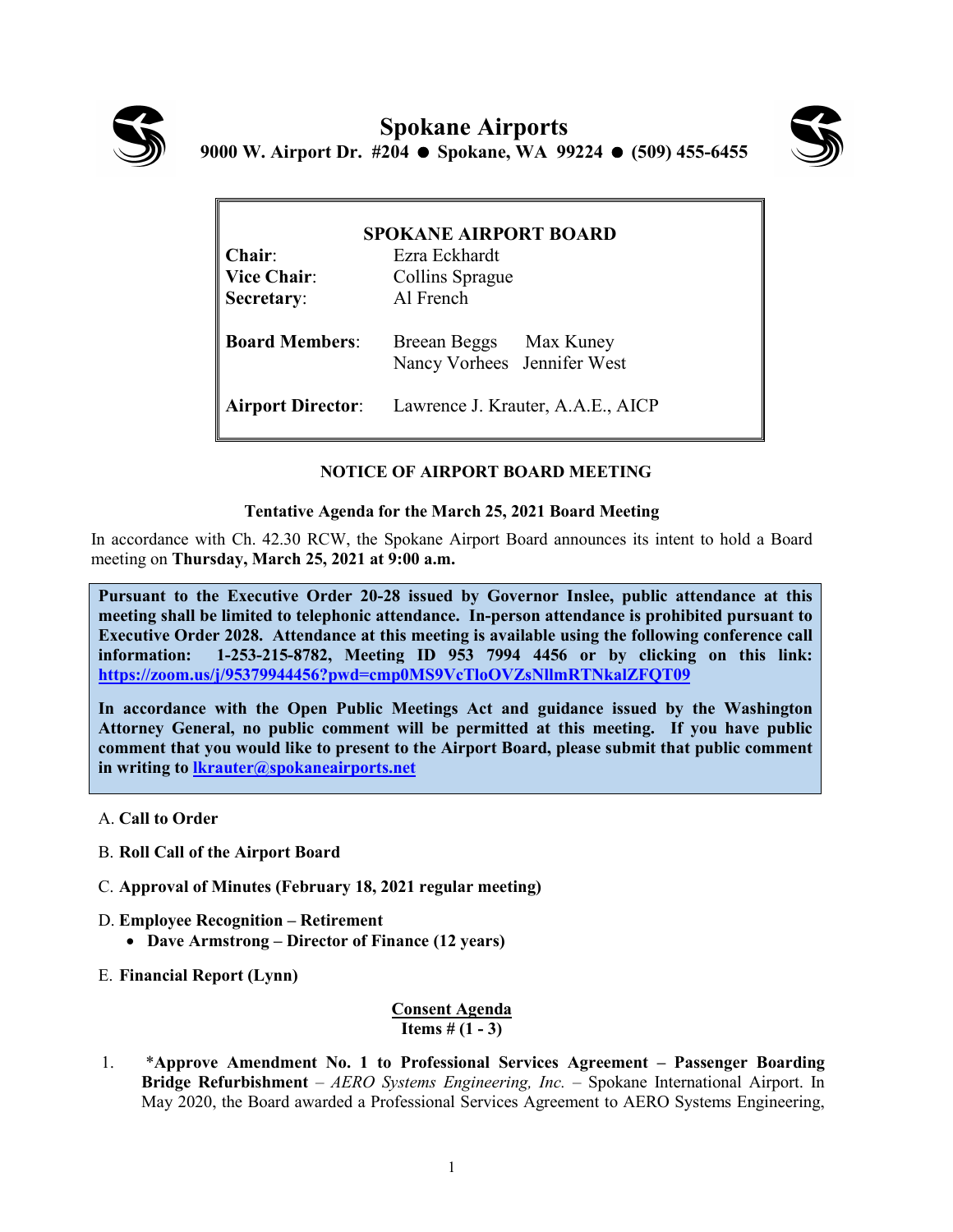Inc. (AERO) for the Passenger Boarding Bridge (PBB) Refurbishment. In October 2020, this project was publicly advertised and in November 2020, the Board awarded a construction contract. Subsequent to award of the project, Staff met with the contractor and AERO to discuss the schedule and performance of the work. It was determined that completing the project in the specified time would require the work to be phased in such a way that AERO would need to conduct additional site visits and inspections. The Engineering Committee and Staff recommend approval of Amendment No. 1 to the Professional Services Agreement with AERO Systems Engineering, Inc. in the amount of \$74,941.00 for additional construction management services, for a total project authorization of \$428,113.00.

- 2. \***Approve Procurement – Traffic Marking Paint and Reflective Glass Bead Products** Spokane International Airport, Airport Business Park and Felts Field. This procurement will authorize purchase of paint and associated products for runways, taxiways, and roadways during the 2021 calendar year on an as-needed basis. These materials will be purchased through State of Washington Contract Nos. 02817 and 02513. Road and airfield paint material purchases in 2020 totaled \$17,281.54 and are projected to cost approximately \$100,000.00 in 2021. The purchase contracts for these products allow for a unit price discount and an exemption from freight charges based on volume purchases. The Engineering Committee and Staff recommend approval to procure Traffic Marking Paint and Reflective Glass Bead products through State of Washington Contract Nos. 02817 and 02513 on an as-needed basis in the not-to-exceed amount of \$100,000.00 including Washington States Sales Tax for the 2021 calendar year.
- 3. **\*Approve Procurement – Herbicides and Pesticides**  Spokane International Airport, Airport Business Park, Felts Field. This procurement will authorize purchase of herbicide and pesticide products for maintaining the grounds during the 2021 calendar year on an as-needed basis. These materials will be purchased through State of Washington Contract No. 02917. Herbicide purchased in 2020 totaled \$21,890.30 including Washington State Sales Tax and are projected to cost approximately \$75,000.00 in 2021. The purchase contracts for these products allow for a unit price discount (refer to Board memo for pricing). Contract pricing is verified as firm through November 2021 and reflects a discounted cost per unit based on the total volume of the order and does not include Washington State Sales Tax. The Engineering Committee and Staff recommend approval to procure airfield and landside herbicide and pesticide products through State of Washington Contract No. 02917 on an as-needed basis in the not-to-exceed amount of \$75,000.00 including Washington State Sales Tax for the 2021 calendar year.

## **Regular Agenda**

| *Approval of Vouchers              |                   |                |
|------------------------------------|-------------------|----------------|
| <b>Operational Warrant Numbers</b> | $151010 - 151258$ | \$3,162,376.50 |

5. \***Approval of Parking Lot Reopening Plan in conjunction with the Parking Consolidation Plan** – Spokane International Airport. At the September 17, 2020 Airport Board Meeting, the Board approved the Parking Rate Adjustments in conjunction with the Parking Consolidation Plan for 6 months beginning October 1, 2020 and ending on March 31, 2021. In anticipation of recovery trends, staff has developed a reopening plan to increase parking capacity should parking demand exceed the current supply. That plan involves a phased opening of the C-Concourse parking lot followed by Economy 1 parking lot. As a result, it is necessary to re-establish Parking Rates for the C-Concourse and Economy 1 parking lots as part of the reopening plan. The following parking rates and products will be available from April 1, 2021 through December 31, 2021.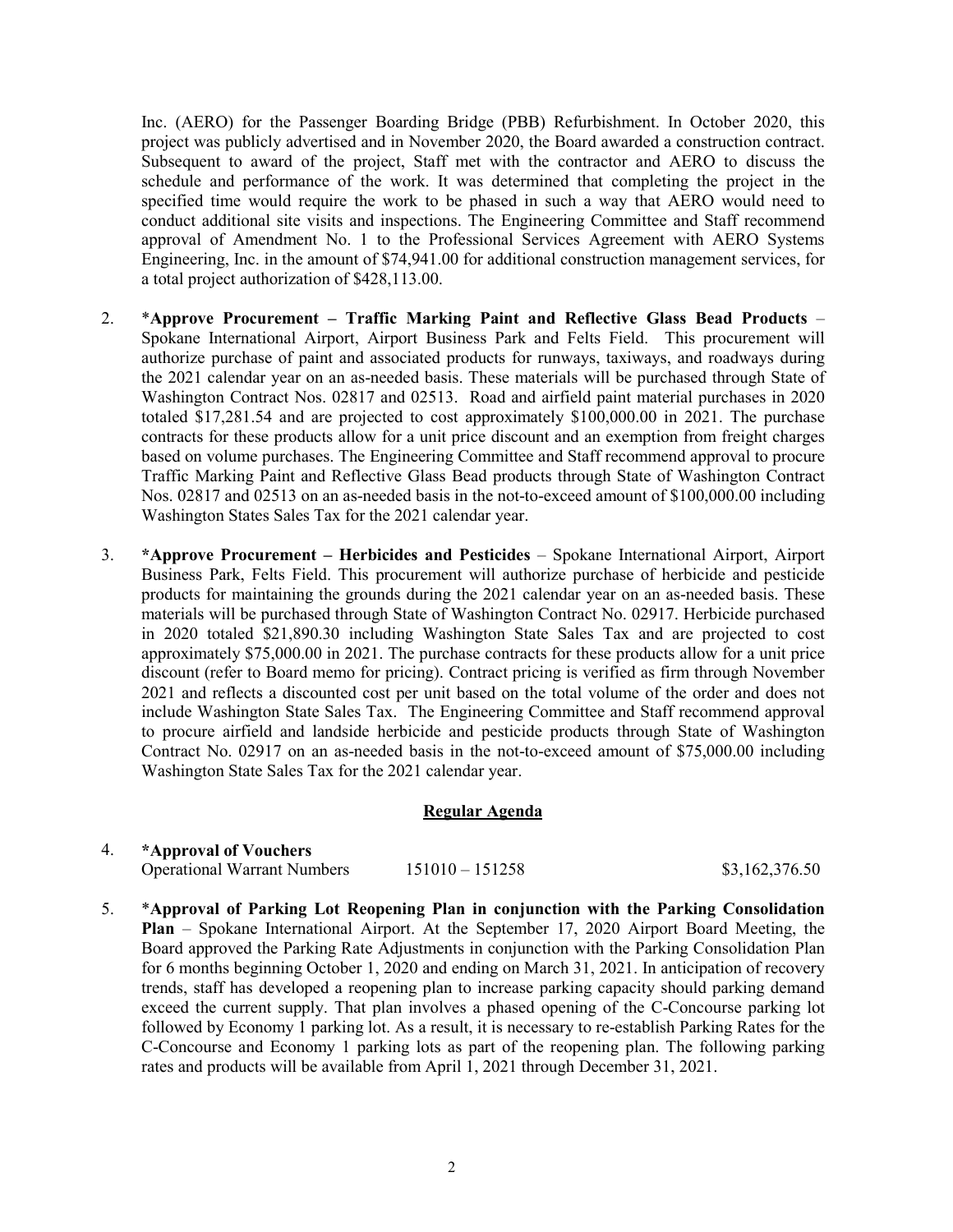| <b>Parking Rates (WSST Included)</b> |         |                |                    |            |                  |  |
|--------------------------------------|---------|----------------|--------------------|------------|------------------|--|
| Length of Stay                       | Garage  | <b>Outside</b> | <b>Concourse C</b> | Economy    | <b>Hourly</b>    |  |
| $0 - 2$ HR                           | \$4.00  | \$4.00         | \$4.00             |            |                  |  |
| $2 - 3$ HRS                          | 6.00    |                |                    |            |                  |  |
| $3 - 4$ HRS                          | 8.00    | \$6.00         | \$6.00             | Maximum of | 2.00 / HR<br>\$. |  |
| 4 - 5 HRS                            | 10.00   |                |                    | \$6.00     |                  |  |
| 5 - 24 HRS                           | 11.00   |                |                    |            |                  |  |
| DAILY MAX.                           | \$11.00 | \$6.00         | \$6.00             | \$6.00     |                  |  |

Staff recommends the approval of the Parking Lot Reopening Plan in conjunction with the Parking Consolidation Plan from April 1, 2021 through December 31, 2021.

- 6. \***Adopt Resolution 01-21 Designating the Individual Authorized to Sign Warrants and Certifications and to Transfer Funds.** In the regular course of business, the Airport issues warrants to pay the obligations and payments due. Two (2) signatures are required on each warrant issued by the Airport. The designated signers of warrants are to be authorized by the Airport Board. Airport Resolution 02-14 outlines the duties of the Chief Executive Officer. Resolution 01- 21 officially designates two primary signers of warrants along with an alternate signer in the instance where one of the primary signers is unable to perform the duty. The two primary signers are Chief Executive Officer, Lawrence J. Krauter and Interim Director of Finance, Lynn Scharff. The alternate is Charlotte Pflieger, currently Accounting Manager. These designees are also authorized to transfer funds between accounts. The Finance Committee recommends approval of Resolution 01-21 designating the individuals authorized to sign warrants and certifications and to transfer funds.
- 7. \***Approval of the Third Amendment to the Security Contract** *Kodiak Security Services* Spokane International Airport. At the November 16, 2017 Board meeting, the Board approved a Contract for Security Services with Kodiak Security Services, Inc. The Contract has four (4) one (1) year options and this Amendment exercises the third of those options. The term shall be one year commencing January 1, 2021 through December 31, 2021. The 2021 fee shall be increased from \$21.89 per hour to \$22.39 per hour with no holiday differential. The rate increase is based on a \$0.19 increase to the State Minimum Wage. The annual cost for the security services provided under the contract is estimated not-to-exceed \$240,790 which includes a 10% contingency in the event additional security is required during the contract period. Airport staff recommends approval of the Third Amendment to the Security Contract with Kodiak Security Services, Inc. in the not-toexceed amount of \$240,790.
- 8. **The Airport Board may take action on other routine business issues as they may arise while the Board is in session.**
- 9. **Executive session**
- 10. **Adjourn**

**The next regularly scheduled Board meeting is Thursday, April 22, 2021 at the Spokane Airport.** 

*Note: The consent agenda (\*) may be considered in a single action. Any Board member or anyone in the gallery may ask for the separation of any item from the consent agenda for individual consideration. Please notify the Board Clerk if you wish to make such a request.*